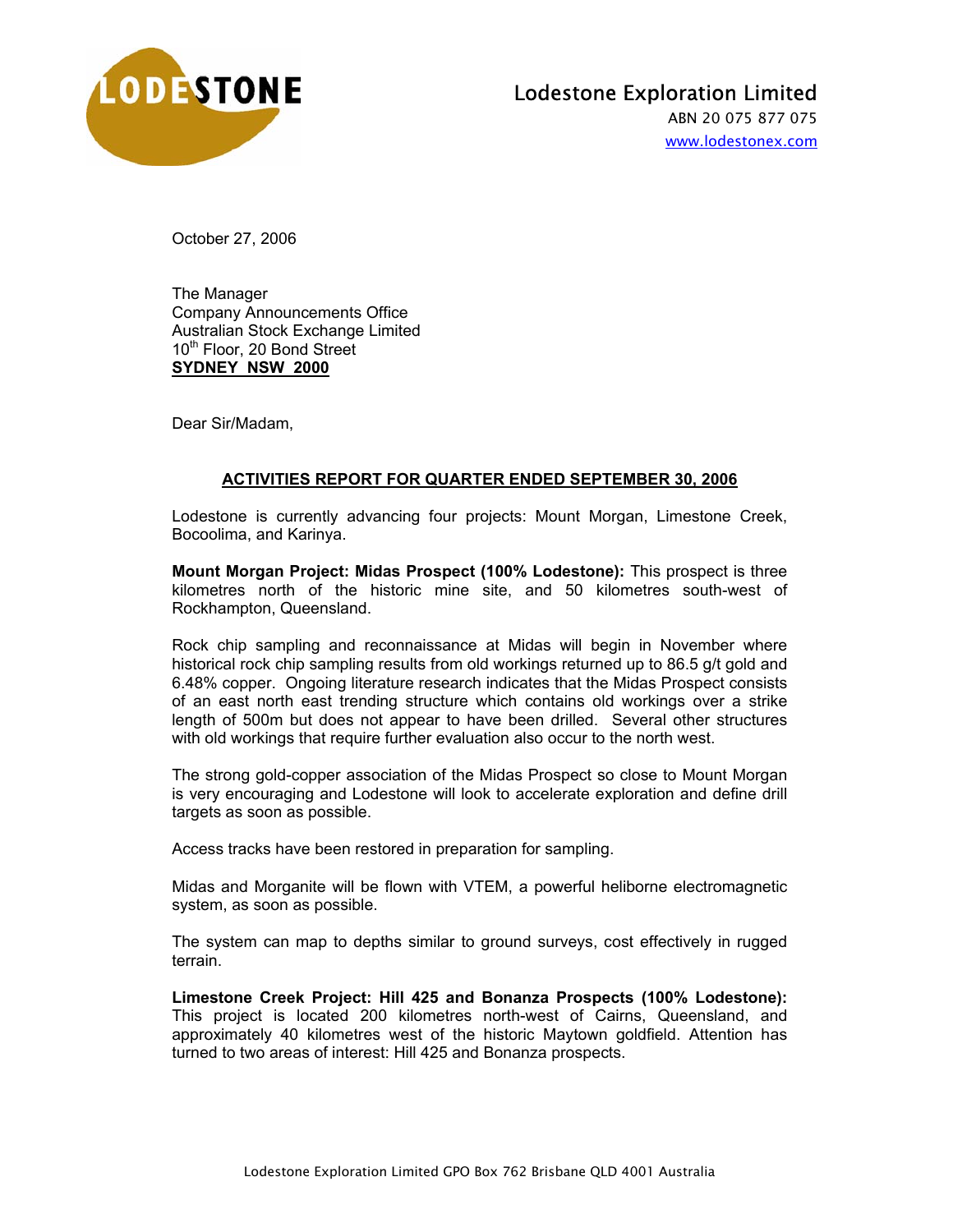Sampling during the early 1980s in the vicinity of Hill 425 returned rock chip samples with gold values ranging from zero to seven grams/tonne, plus some strongly elevated base metals values.

Seven kilometres to the south of Hill 425, within an unrelated area, 1980s rock chip samples returned values ranging from zero up to 1.5 grams/tonne gold at the Bonanza Prospect.

Lodestone's recent work suggests that Bonanza is situated within a suite of sedimentary and volcanic rocks somewhat similar to those that host significant mineralisation in the Chillagoe district.

Consequently, Lodestone is targeting Red Dome and Mungana-style mineralisation.

Current work is aimed at delineating the most prospective sedimentary units and structures at Hill 425 and Bonanza.

**Bocoolima Project: Springlands Prospect (farm-in can earn up to 51%):** At the optioned Bocoolima Project, 50 kilometres south-west of Gladstone, Queensland, preparations for a 500 metre drilling program are complete.

Lodestone is targeting gold and copper in skarns at Bocoolima's Ridgelands Prospect; owned by Copper Strike Limited and can earn an initial 40% by spending an additional \$500,000 over three years.

A drill rig is expected on site mid November.

**Karinya Project (farm-in can earn up to 70%):** This zinc-lead-silver project, located 80 kilometres north-east of Adelaide, is optioned from Sedex Minerals Pty Ltd. Lodestone can earn an initial 51% equity by spending \$500,000 within two years.

Lodestone has digitised and integrated geological, geochemical and geophysical data generated in 1991, and has engaged a senior geophysicist to plan, direct and interpret gravity and electromagnetic surveys that will be carried out as soon as field crews can be mobilised.

Lodestone is targeting stratabound mineralisation within the Karinya Shale; part of the Lower Kanmantoo Group. This Group hosts the Aclair, Talisker and Angus lead-zinc deposits, and the Kanmantoo copper deposit. These deposits are 70 kilometres to 90 kilometres south of Sedexs' ground.

A lead-zinc geochemical anomaly with 1235 ppm lead and 1425 ppm zinc was drilled in 1991, with limited success. Further drilling was recommended but not followed up.

Sedex believes that the Frankton area's anomalous magnetics, and anomalous geochemistry, combined with Sirotem anomalies, are worthy of at least four drill holes.

These will begin as soon as possible after the gravity and modern electromagnetics surveys are completed and interpreted.